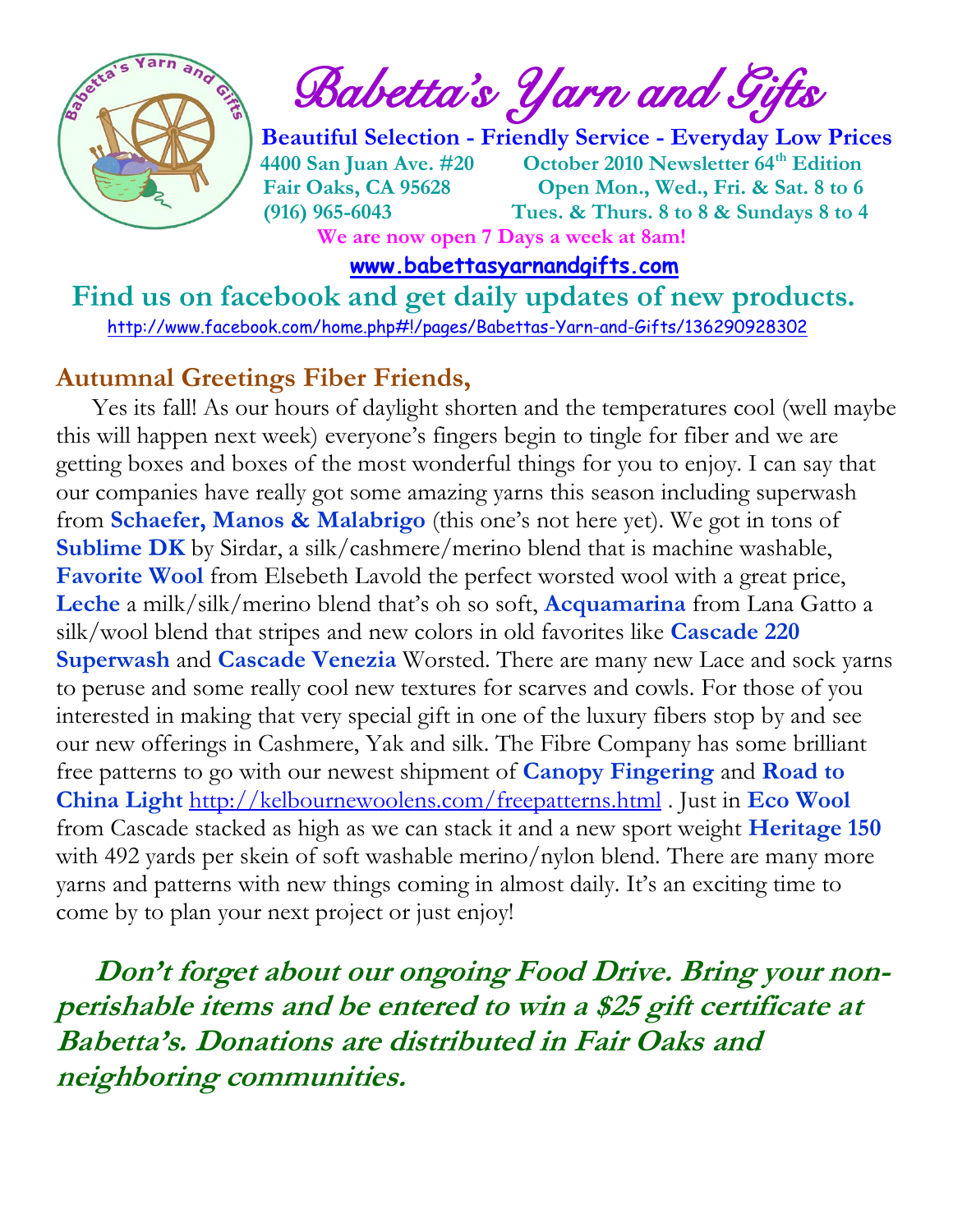# Workshops in October 2010



## Knit & Felt a Pumpkin with Maya

Saturday Oct. 9 1pm-3pm class \$20 Materials sold separately

## Learn Fairisle knitting with Maya

Saturday Oct. 16 1pm-3pm class \$20 Materials sold separately We have permission from Amy King to use her Fake Isle Hat pattern which you can find on Ravelry<http://www.ravelry.com/patterns/library/fake-isle-hat>

## Knit a Beaded Christmas Ornament with Maya

Saturday Oct. 23 1pm-3pm class \$35 includes patterns and materials

### FEED YOUR CREATIVITY KAL WITH GUSTINE



 fee is \$20. Kits sold separately. Oct. 7 & 21 at 6:30.Solace Dog Walking Gloves is October's Kit project knit with a silk/alpaca blend. This month's project teaches a color knitting technique called slip stitch. Check out the other projects here. <http://www.kollageyarns.com/feedyourcreativity.php> Sign-ups are open. The KALs meet twice in the month and the

# Nuno Felting with Antoinette and Reecie

October 30 or November 14 from 10am-2pm

Learn this awesome technique with 2 fiber artists who have refined it. They received rave reviews from the first workshop. All materials are included and you will have 3 beautiful flowers when you're done.

Fee \$55 sign-up early only 6 spots available

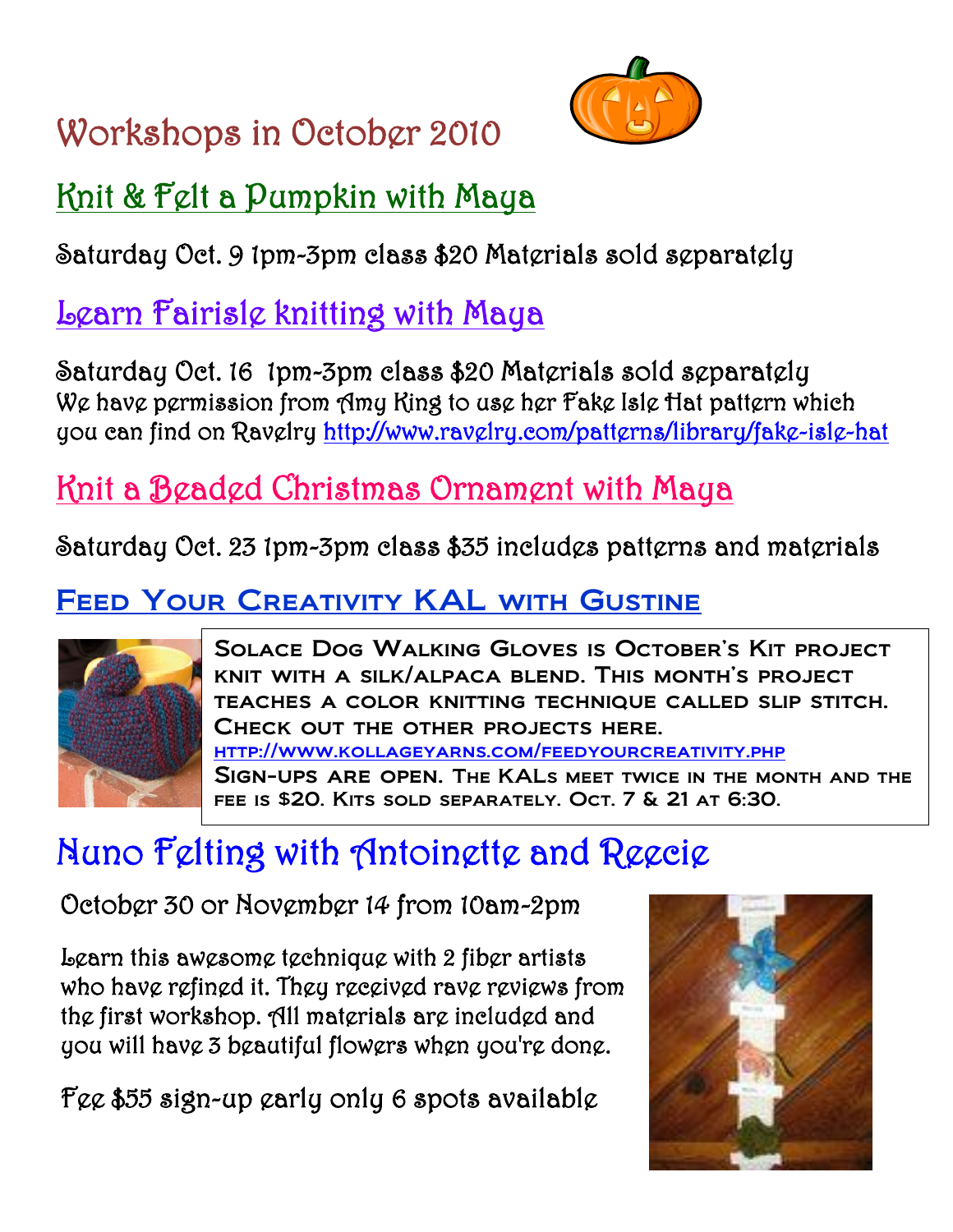#### **Classes for October 2010 at Babetta's**

 *In our project classes you can learn to knit anything from scarves to socks to felted purses to lace shawls to hats to sweaters. Pick your project and join in the fun. Our knitters inspire each other to try new things by sharing ideas and showing off their latest creation. Sign up for one of our classes and you will receive a coupon for %10 off your next purchase. If our class times aren't convenient we also offer private lessons in Knitting, Crochet, Spinning and Weaving by appointment.*

**\*Pre-registration is required as class sizes are limited. Please choose your dates carefully. Because of scheduling conflicts and complications, make-up classes will only be allowed under special circumstances and individual consideration.**

**Tuesdays October 5, 12 & 19** Knitting Project 6pm – 7:30pm fee \$40

**Wednesdays October 6, 13 & 20** Knitting Project 1pm – 2:30pm fee \$40 Knitting Project 3:30pm- 5pm fee \$40

**Thursday October 7, 14 & 21** Knitting Project 6pm – 7:30pm fee \$40

**Saturdays October 9, 16 & 23** Knitting Project 4pm – 5:30pm fee \$40.

### Adult Surprise Jacket meeting Dates for Oct. 5 & 21

 Private Lessons Knitting or Crochet \$15 an hour and Group Knitting or Crochet Private lessons \$10 an hour per person.

 Spinning or weaving \$20 an hour and group rates are \$15 an hour per person.

**Sit and Knit or Crochet Saturdays** You're invited to come and sit in our little living room and share your love of handwork with other Fiber Friends. We're open from 8am to 6pm on Sat. Come by anytime throughout the day.

 **If you'd like to do some charity knitting with a lovely group of people our own group "The Purls of Fair Oaks" meets the second Thursday of every month from 10am to noon here at Babetta's. This wonderful group of knitters started out knitting baby hats for local hospitals and has now decided to take on other charity knitting projects too. If you'd like to come join the group there's always room for more. This month's date is Oct. 14. If you'd like to drop off any knitted or crocheted donation items you can do that at any time and I will pass them onto the Purls for you.**

 **We are also a collection spot for the Organization Knots-of-Love. Read their story and check out the great hat patterns on the website. [http://www.knotsoflove.org/?page\\_id=52](http://www.knotsoflove.org/?page_id=52)**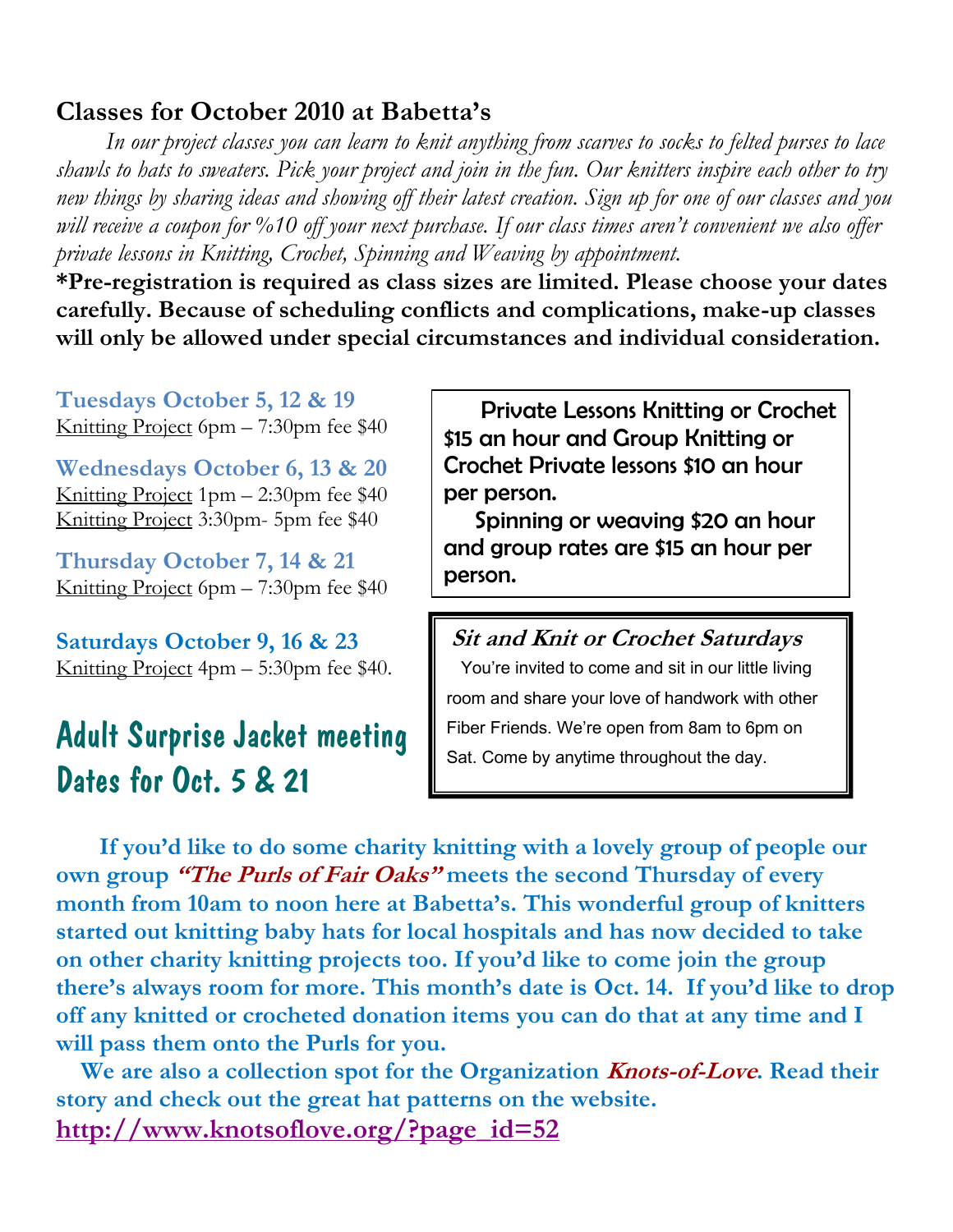### **Maya's Boku Enterlac Scarf**

**Materials-US size 8 needles, and 2 - 4 balls of Boku. Gauge - 4.5 sts per inch.**

**Base triangles Cast on 18 sts Row 1- sl 1, k, turn. Row 2 and all even rows of base triangles P across, turn. Row 3- sl 1, k2, turn. Row 5- sl 1, k2, turn. Row 7- sl 1, k 4, turn. Row 9- sl 1, k5, do not turn. Repeat rows 1-9 twice more (total of three base triangles).**

#### **Tier 1**

**Turn work for left triangle (WS)Row 1- Pf+b, P2 tog, turn. (RS)Row 2 and all even rows sl 1 knit across, turn. Row 3- Pf+b, P1, P2tog, turn. Row 5- Pf+b, P2, P2tog turn. Row 7- Pf+b, P3, P2tog, do not turn.**

**Wrong Side Rectangles (WS)Row 1- PU and Purl 6 sts along slip st edge, turn. (RS)Row 2 and all even rows sl 1 K across. Rows 3, 5, 7, 9, 11-sl 1, P4, P2tog, turn. Row 13- sl 1, P4, P2tog, do not turn. Repeat row 1-13 once more.**

**Right triangle (WS)Row 1- PU and P 6 sts along slip st edge, turn. (RS)Row 2-and all even rows sl 1, K across. Row 3-sl 1, P 3, P2togtbl, turn Row 5- sl 1, P2, P2togtbl, turn. Row 7- sl 1, P1, P2tgtbl, turn. Row 9- sl 1, P2togtbl, turn. Row 11- P2tog, turn. NOTE-the remaining st will count as first of 6 sts to be picked up for tier 2rectangles.**

#### **Tier 2 Rectangles**

**(RS)Row 1- PU and K 6 sts along slip st edge, turn. (WS)Row 2 and all even rows sl 1 P across, turn. Rows 3, 5, 7, 9, and 11-sl1, K4, SSK, turn. Row 13- sl 1, K4, SSK, do not turn. Repeat rows 1-13 twice more. Work tier 1 through tier 2 until desired length, and then tier 1 once more. Continue onto end triangles.**

**End Triangles (RS)Row 1- PU and K 6 sts along slip st edge, turn. (WS)Row 2 and all even rows sl 1 P across, turn.**